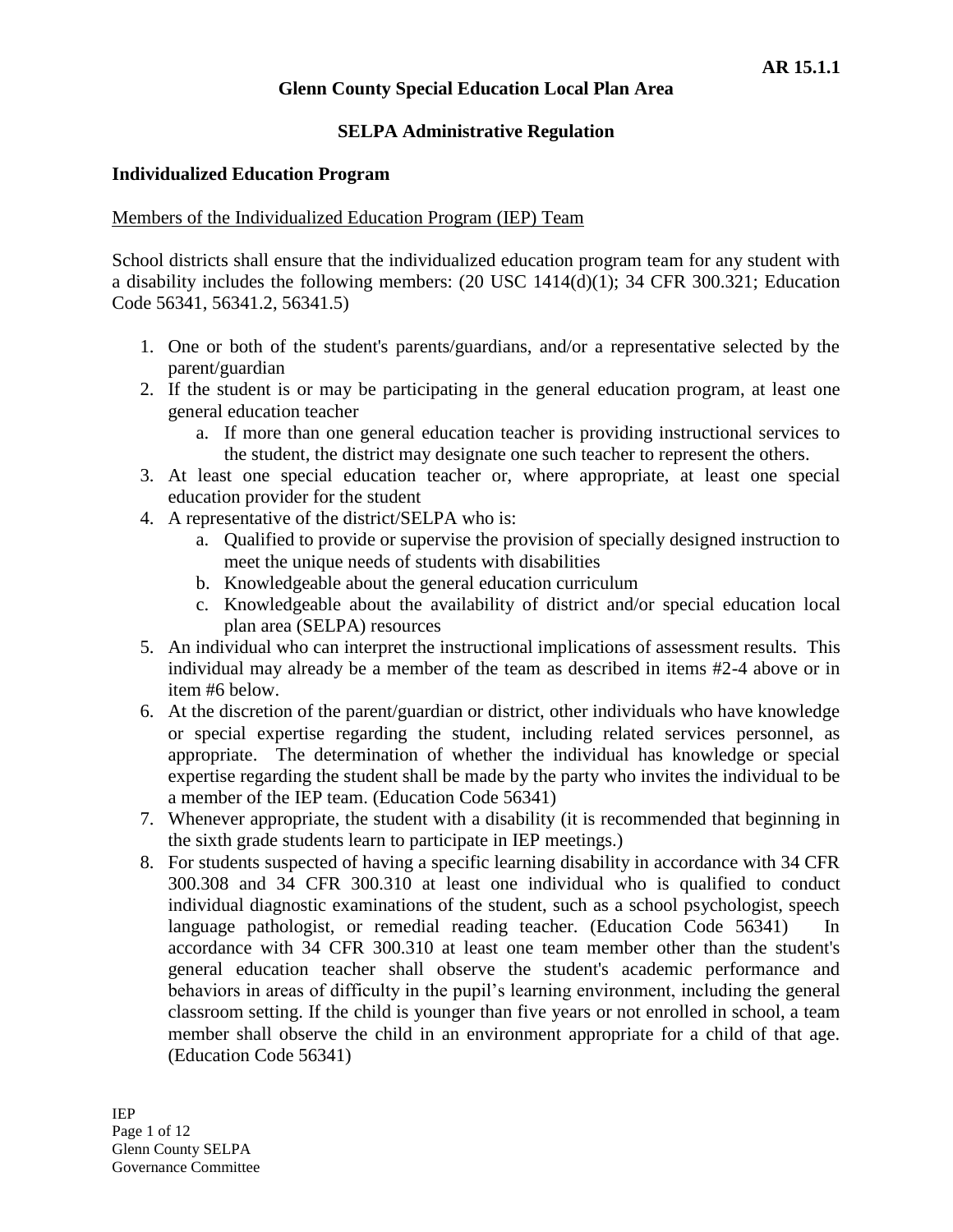### **SELPA Administrative Regulation**

- 9. For transition service participants:
	- a. The student, of any age, with a disability if the purpose of the meeting is the consideration of the student's postsecondary goals and the transition services needed to assist the student in reaching those goals pursuant to 34 CFR 300.320(b).
	- b. If the student does not attend the IEP team meeting, the district shall take other steps to ensure that the student's preferences and interests are considered.
	- c. To the extent appropriate, and with the consent of the parent/guardian, or a student who has reached the age of majority, a representative of any other agency that is likely to be responsible for providing or paying for transition services
- 10. For students who have been placed in a group home by the juvenile court, a representative of the group home. (EC 56341.2)

If a student with a disability is identified as potentially requiring mental health services, the district shall request the participation of the county mental health program in the IEP team meeting. (Education Code 56331)

Upon request of the parent/guardian of a child who was previously served under Early Education for Individuals with Exceptional Needs (Education Code 56425-56432) or the California Early Intervention Services Act (Government Code 95000-95004), the district shall invite the Infant and Toddlers with Disabilities Coordinator or other representative of the early education or early intervention system to the initial IEP team meeting to assist with the smooth transition of services. (20 USC 1414(d)(1)(D); 34 CFR 300.321; Education Code 56341)

#### Excusal of IEP Team Members

A required member of the IEP team shall not be required to attend an IEP team meeting, in whole or in part, if the parent/guardian consents and the district agrees, in writing, that the attendance of the member is not necessary because the member's area of the curriculum or related services is not being modified or discussed at the meeting. If the meeting involves a discussion of the member's area of the curriculum or related service, the IEP team member may be excused from the meeting if the parent/guardian consents in writing to the excusal and the member submits to the parent/guardian and team written input into the development of the IEP prior to the meeting. (20 USC 1414(d)(1)(C); 34 CFR 300.321; Education Code 56341)

#### Parent/Guardian Notification, Participation and Other Rights

School districts shall take steps to ensure that one or both of the parents/guardians of the student with a disability are present at each IEP team meeting or are afforded the opportunity to participate. These steps shall include notifying the parents/guardians of the meeting early enough to ensure that they will have the opportunity to attend and scheduling the meeting at a mutually agreed upon time and place. (34 CFR 300.322; Education Code 56341.5)

IEP Page 2 of 12 Glenn County SELPA Governance Committee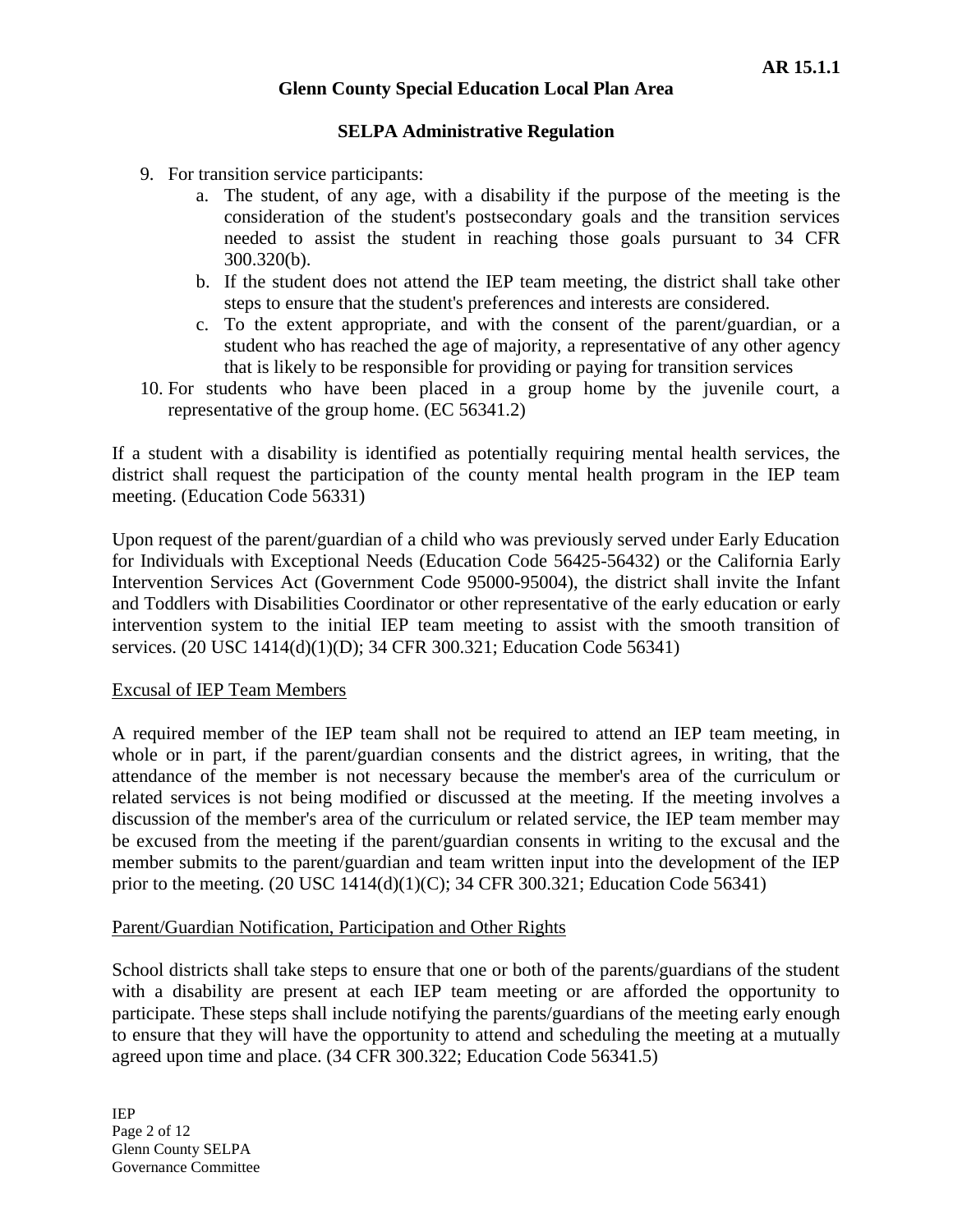### **SELPA Administrative Regulation**

### Meeting Notification

School districts shall send parents/guardians notices of IEP team meetings that: (34 CFR 300.322; Education Code 56341.5)

- 1. Indicate the purpose, time, and location of the meeting
- 2. Indicate who will be in attendance at the meeting
- 3. Inform the parents/guardians of the provisions of 34 CFR 300.321(a)(6) and (c) relating to the participation on the IEP team of other individuals who have knowledge or special expertise about the student, and 34 CFR 300.321(f) relating to the participation of the Infant and Toddlers with Disabilities Service Coordinator at the initial IEP team meeting
- 4. For students beginning at age 14 (or younger than 14 if deemed appropriate by the IEP team):
	- a. Indicate that the purpose of the meeting will be the consideration of postsecondary goals and transition services for the student pursuant to 20 USC 1414(d)(1)(A)(i)(VIII), 34 CFR 300.320(b), and Education Code 56345.1
	- b. Indicate that the district will invite the student to the IEP team meeting
	- c. Indicate that, with the consent of the parents or a student who has reached the age of majority, the district will invite a representative of any participating agency that is likely to be responsible for providing or paying for transition services.

#### Explanation of Rights

At each IEP team meeting convened by a district, the district administrator or specialist on the team shall inform the parent/guardian and student of the federal and state procedural safeguards included in the notice of parental rights provided pursuant to Education Code 56321. (Education Code 56500.1)

#### Access to Records

The parent/guardian shall have the right and opportunity to examine all of his/her child's school records upon request and before any IEP meeting. Upon receipt of an oral or written request, a district shall provide complete copies of the records within five business days. (Education Code 56043)

#### Alternative Means of Participation

If neither parent/guardian can attend the meeting, including IEP meetings to consider expulsion, school districts shall use other methods to ensure parent/guardian participation, including video conferences or individual or conference telephone calls. (20 USC 1414(f); 34 CFR 300.322; Education Code 56341.5)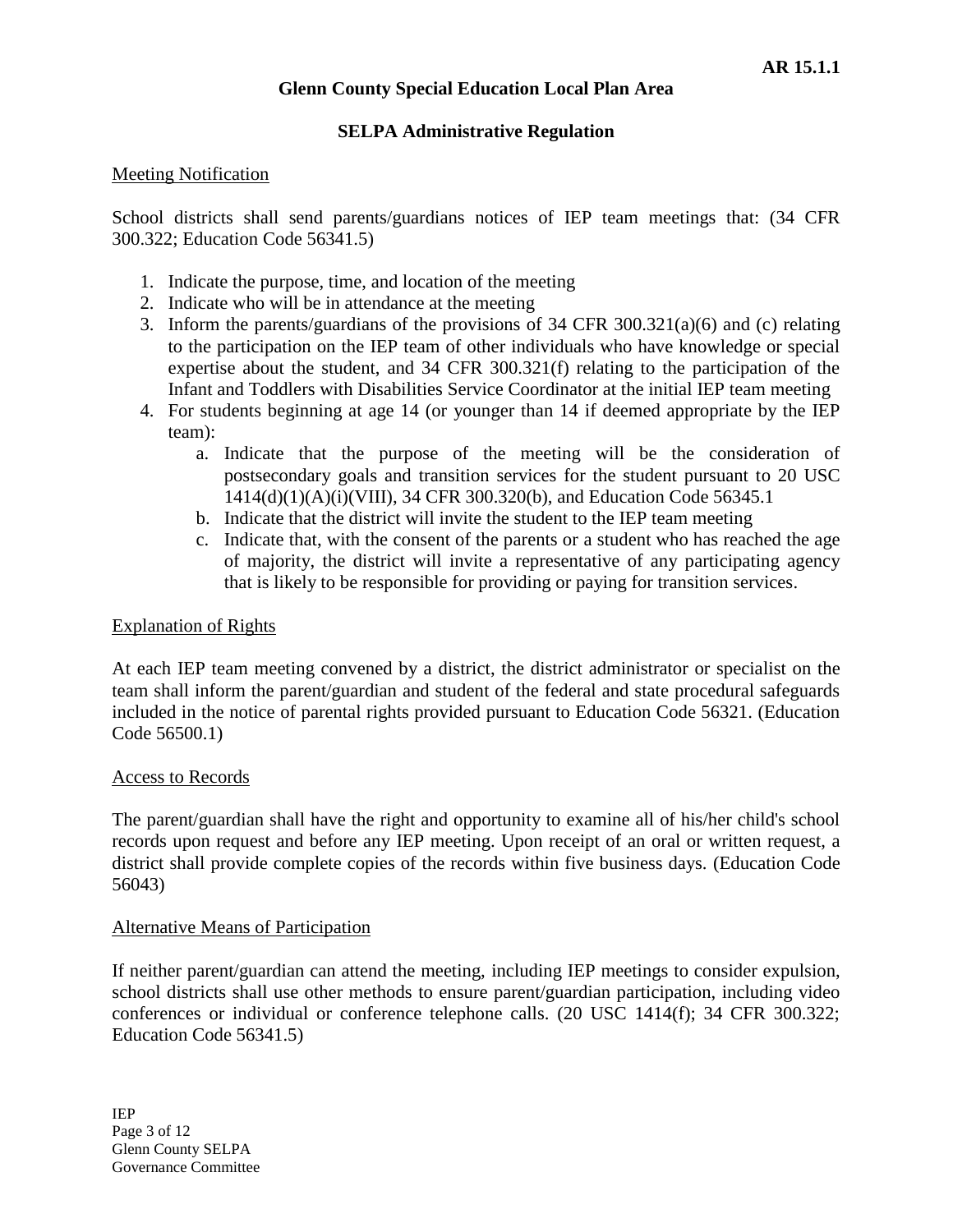## **SELPA Administrative Regulation**

#### Meetings Without Parents in Attendance

An IEP team meeting may be conducted without a parent/guardian in attendance if a district is unable to convince the parent/guardian that he/she should attend. In such a case, the district shall make a minimum of three attempts and maintain a record of its attempts to arrange a mutually agreed upon time and place for the meeting, including: (34 CFR 300.322; Education Code 56341.5)

- 1. Detailed records of telephone calls made or attempted and the results of those calls
- 2. Copies of correspondence sent to the parent/guardian and any responses received
- 3. Detailed records of visits made to the parent/guardian's home or place of employment and the results of those visits

#### Audiotaping

Parents/guardians and school districts shall have the right to audiotape the proceedings of IEP team meetings, provided members of the IEP team are notified of this intent at least 24 hours before the meeting. If a district gives notice of intent to audiotape a meeting and the parent/guardian objects or refuses to attend because the meeting would be audiotaped, the meeting shall not be audiotaped. Parents/guardians also have the right to: (Education Code 56341.1)

- 1. Inspect and review the audiotapes
- 2. Request that the audiotapes be amended if the parents/guardians believe they contain information that is inaccurate, misleading, or in violation of the student's privacy rights or other rights
- 3. Challenge, in a hearing, information that the parents/guardians believe is inaccurate, misleading, or in violation of the student's privacy rights or other rights

School districts shall take any action necessary to ensure that the parents/guardians understand the proceedings of the meeting, including arranging for an interpreter for parents/guardians with deafness or whose native language is not English. (34 CFR 300.322; Education Code 56345.1)

School districts shall give the parents/guardians of a student with disabilities a copy of his/her child's IEP at no cost. (34 CFR 300.322)

#### Contents of the IEP

The IEP shall be a written statement determined in a meeting of the IEP team. It shall include, but not be limited to, all of the following:  $(20 \text{ USC } 1414(d)(1)(A); 34 \text{ CFR } 300.320;$  Education Code 56043, 56345, 56345.1)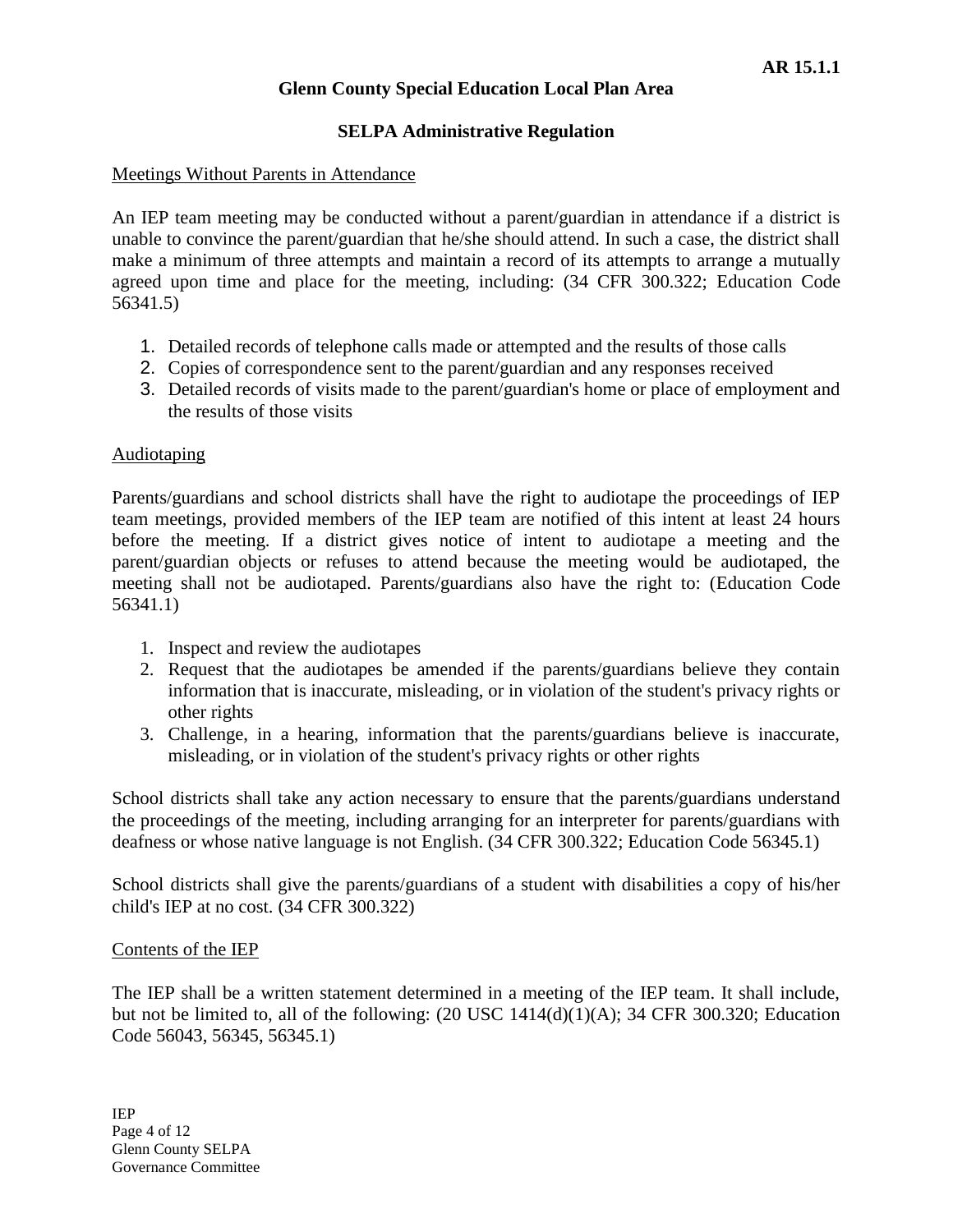## **SELPA Administrative Regulation**

- 1. A statement of the present levels of the student's academic achievement and functional performance, including:
	- a. The manner in which the student's disability affects his/her involvement and progress in the general education curriculum (i.e., the same curriculum as for nondisabled students)
	- b. For a preschool child, as appropriate, the manner in which the disability affects his/her participation in appropriate activities
- 2. A statement of measurable annual goals, including academic and functional goals, designed to do the following:
	- a. Meet the student's needs that result from his/her disability in order to enable the student to be involved in and progress in the general education curriculum
	- b. Meet each of the student's other educational needs that result from his/her disability
	- c. For students with disabilities who take alternate assessments aligned to alternate achievement standards, a description of benchmarks or short-term objectives
- 3. A description of the manner in which the progress of the student toward meeting the annual goals described in item #2 above will be measured and when the district will provide periodic reports on the progress the student is making toward meeting the annual goals, such as through the use of quarterly or other periodic reports, concurrent with the issuance of report cards
- 4. A statement of the specific special educational instruction and related services and supplementary aids and services, based on peer-reviewed research, to the extent practicable, to be provided to the student, or on behalf of the student, and a statement of the program modifications or supports for school personnel that will be provided to enable the student to:
	- a. Advance appropriately toward attaining the annual goals
	- b. Be involved and make progress in the general education curriculum in accordance with item #1 above and to participate in extracurricular and other nonacademic activities
	- c. Be educated and participate with other students with disabilities and nondisabled students in the activities described in Education Code 56345(a).
- 5. An explanation of the extent, if any, to which the student will not participate with nondisabled students in the regular class and in extracurricular and other nonacademic activities described in item #4 above
- 6. A statement of any appropriate individual accommodations necessary to measure the academic achievement and functional performance of the student on state and district wide assessments
	- a. If the IEP team determines that the student shall take an alternate assessment instead of a particular regular state or district wide assessment, a statement of all of the following:
		- i. The reason that the student cannot participate in the regular assessment
		- ii. The reason that the particular alternate assessment selected is appropriate for the student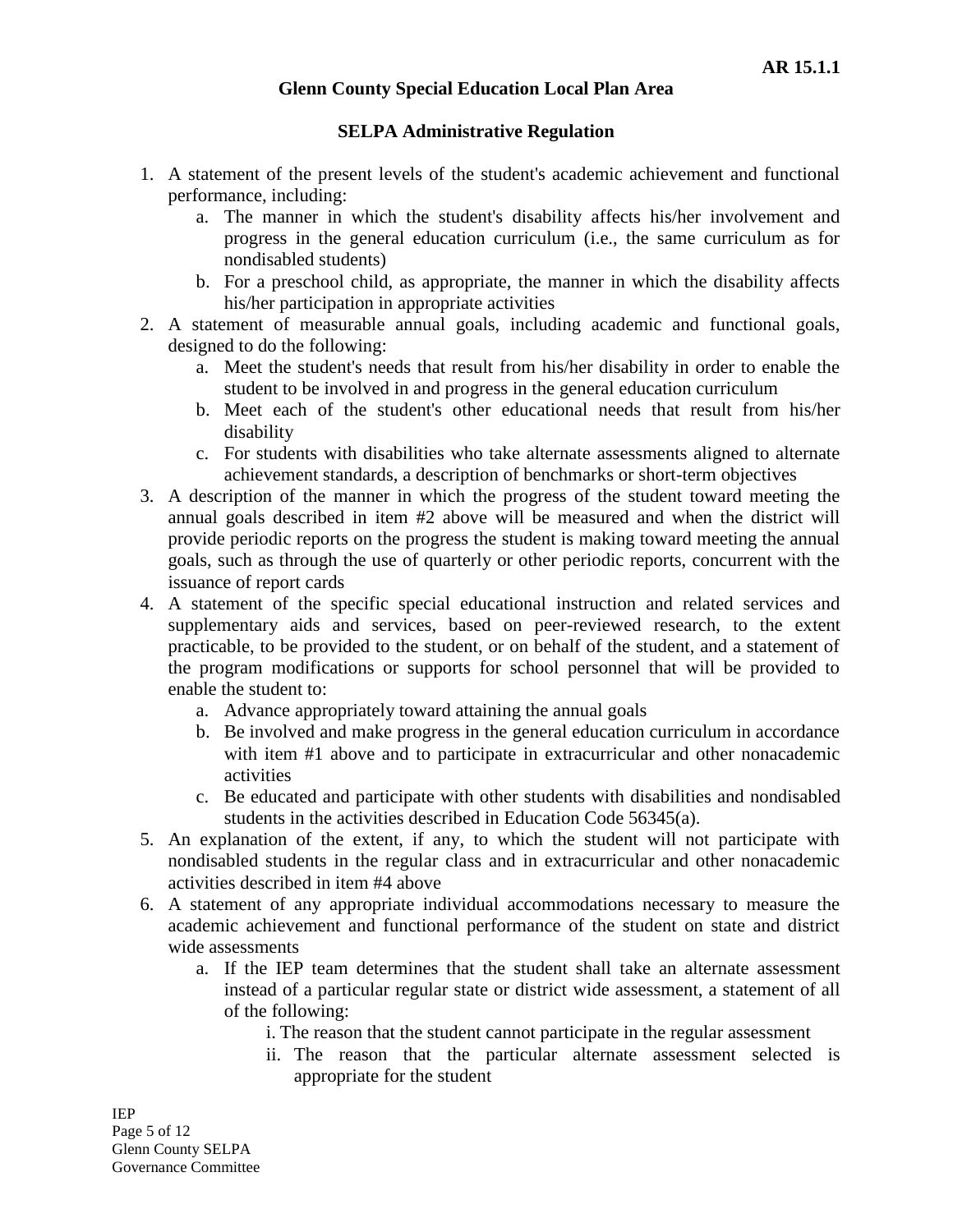## **SELPA Administrative Regulation**

- 7. The projected date for the beginning of the services and modifications described in item #4 above and the anticipated frequency, location, and duration of those services and modifications
- 8. Beginning not later than the first IEP to be in effect when the student is 16 years of age, or younger if determined appropriate by the IEP team, and updated annually thereafter, the following:
	- a. Appropriate measurable postsecondary goals based upon age-appropriate transition assessments related to training, education, employment, and where appropriate, independent living skills
	- b. The transition services, including courses of study, needed to assist the student in reaching those goals
- 9. Beginning at least one year before the student reaches age 18, a statement that the student has been informed of his/her rights, if any, pursuant to Education Code 56041.5 that will transfer to the student upon reaching age 18

Where appropriate, the IEP shall also include:

- 1. For students in grades 7-12, any alternative means and modes necessary for the student to complete the district's prescribed course of study and to meet or exceed proficiency standards required for graduation
- 2. Linguistically appropriate goals, objectives, programs, and services for students whose native language is not English
- 3. Extended school year services when the IEP team determines, on an individual basis, that the services are necessary for the provision of a free appropriate public education (FAPE)
- 4. Provision for transition into the general education program if the student is to be transferred from a special class or center or non-public, non-sectarian school into a regular education program in a public school for any part of the school day, including the following:
	- a. A description of the activities provided to integrate the student into the regular education program, including indications of the nature of each activity and the time spent on the activity each day or week
	- b. A description of the activities provided to support the transition of the student from the special education program into the regular education program
- 5. Specialized services, materials, and equipment for students with low incidence disabilities, consistent with the guidelines pursuant to Education Code 56136

The IEP Team is not required to include information under one component of the IEP that is already contained under another component of the IEP. The IEP Team is not required to include information in the IEP, beyond that which is specifically required by Section 1414 of Title 20 of the United States Code and the Education Code.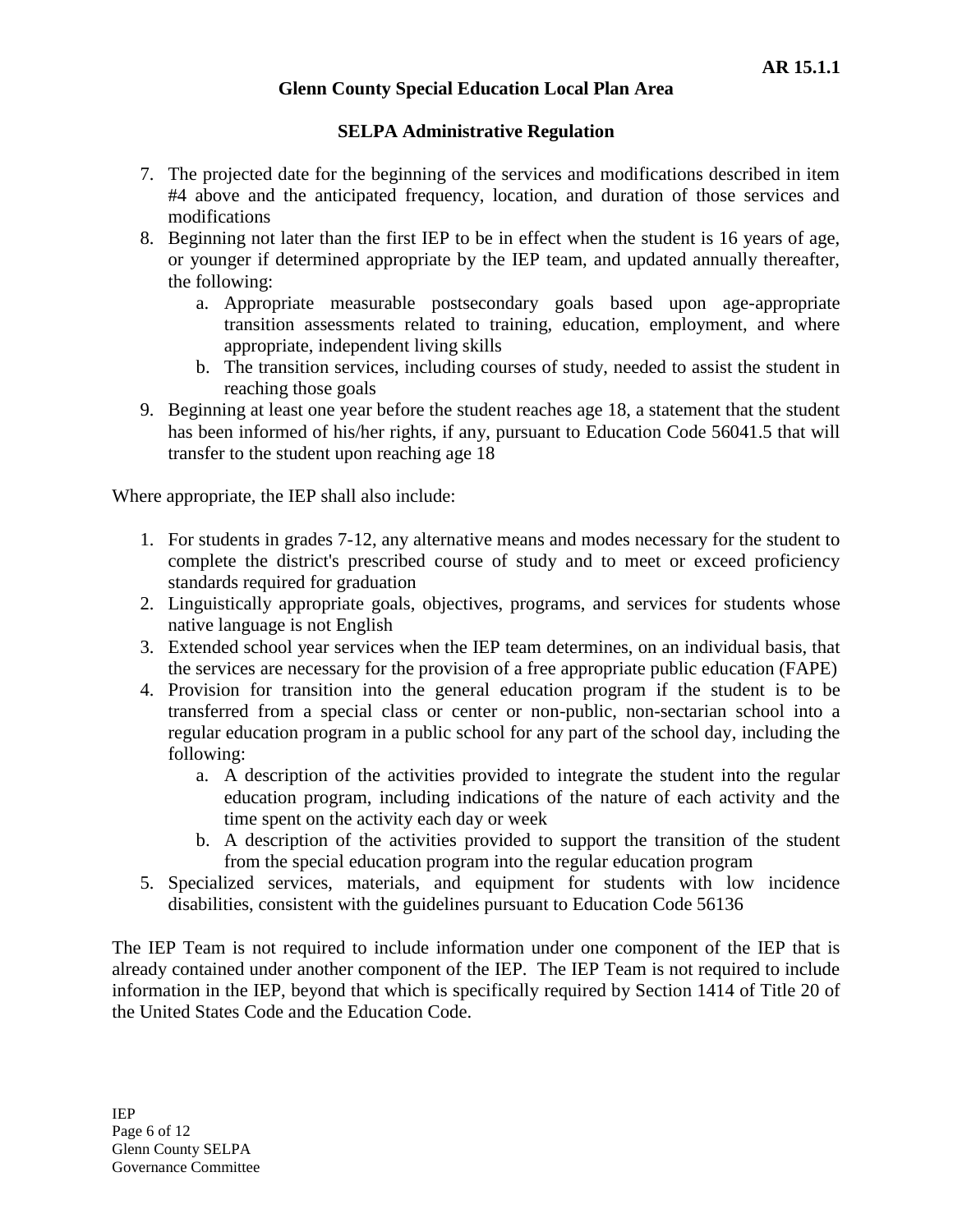### **SELPA Administrative Regulation**

#### Development, Review, and Revision of the IEP

### IEP Team Considerations

In developing the IEP, the IEP team shall consider all of the following:  $(20 \text{ USC } 1414(d)(3)(A))$ ; 34 CFR 300.324; Education Code 56341.1, 56345)

- 1. The strengths of the student
- 2. The concerns of the parents/guardians for enhancing the education of their child
- 3. The results of the initial assessment or most recent assessment of the student
- 4. The academic, developmental, and functional needs of the student
- 5. In the case of a student whose behavior impedes his/her learning or that of others, the use of positive behavioral interventions and supports and other strategies to address that behavior
- 6. In the case of a student with limited English proficiency, the language needs of the student as such needs relate to the student's IEP
- 7. In the case of a student who is blind or visually impaired, the need to provide for instruction in Braille and instruction in the use of Braille
	- a. However, such instruction need not be included in the IEP if the IEP team determines that instruction in Braille or the use of Braille is not appropriate for the student. This determination shall be based upon an assessment of the student's reading and writing skills, his/her future needs for instruction in Braille or the use of Braille, and other appropriate reading and writing media.
- 8. The communication needs of the student, and in the case of a student who is deaf or hard of hearing, the student's language and communication needs, opportunities for direct communications with peers and professional personnel in the student's language and communication mode, academic level, and full range of needs, including opportunities for direct instruction in the student's language and communication mode
	- a. The team shall also consider the related services and program options that provide the student with an equal opportunity for communication access, including the following: (Education Code 56345)
		- i. The student's primary language mode and language, which may include the use of spoken language, with or without visual cues, and/or the use of sign language
		- ii. The availability of a sufficient number of age, cognitive, and language peers of similar abilities which may be met by consolidating services into a local plan area-wide program or providing placement pursuant to Education Code 56361
		- iii. Appropriate, direct, and ongoing language access to special education teachers and other specialists who are proficient in the student's primary language mode and language consistent with existing law regarding teacher training requirements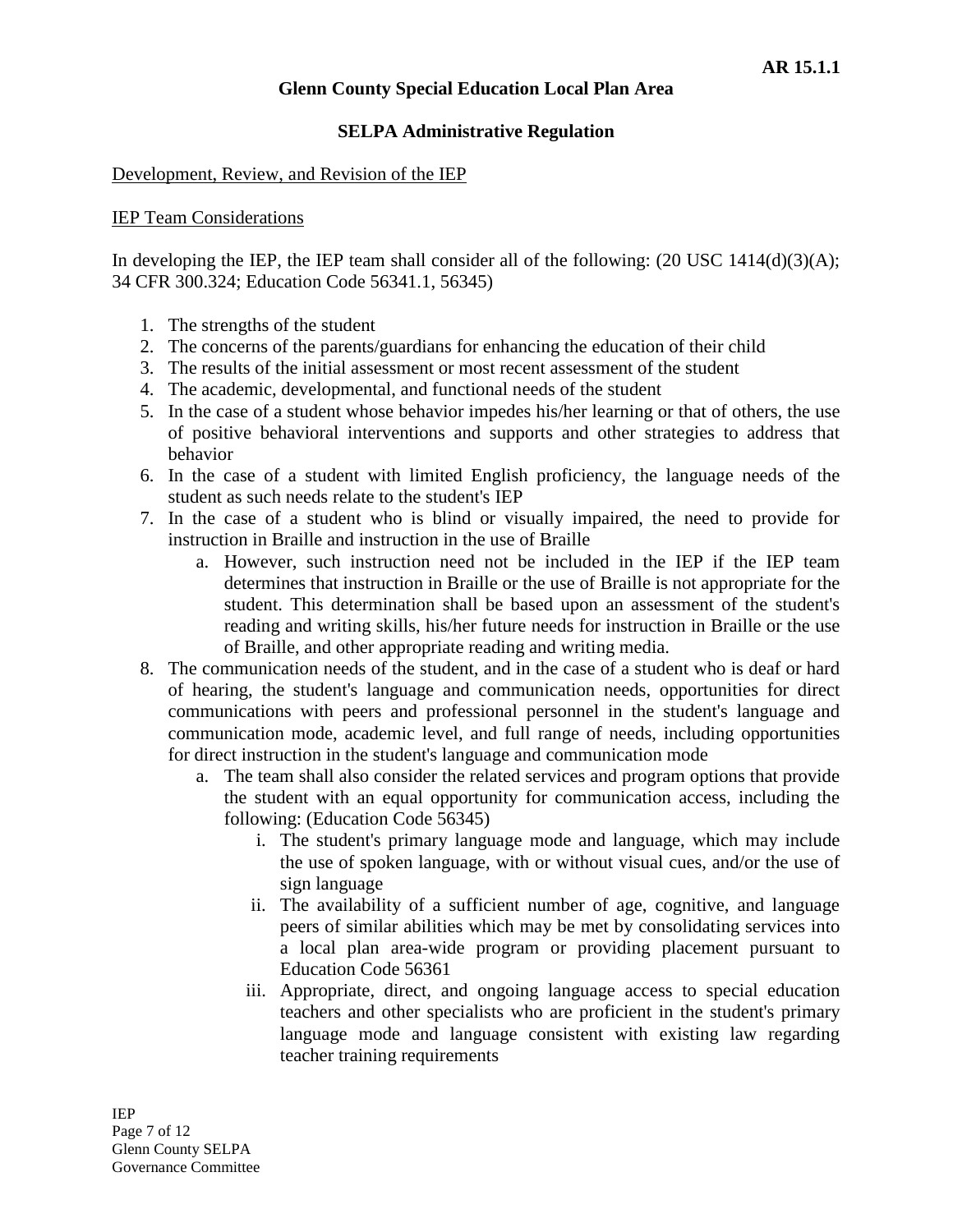## **SELPA Administrative Regulation**

- iv. Services necessary to ensure communication-accessible academic instructions, school services, and extracurricular activities consistent with the federal Vocational Rehabilitation Act and the federal Americans with Disabilities Act
- 9. Whether the student requires assistive technology devices and services

If, in considering the special factors in items #1-9 above, the IEP team determines that a student needs a particular device or service, including an intervention, accommodation, or other program modification, in order to receive FAPE, the IEP team must include a statement to that effect in the student's IEP. (Education Code 56341.1)

## IEP Team Responsibilities

School districts shall ensure that IEP teams: (20 USC 1414(d)(4); 34 CFR 300.324; Education Code 56043, 56341.1, 56380)

- 1. Review the IEP periodically, but at least annually, to determine whether the annual goals for a student are being achieved and the appropriateness of placement
- 2. Revise the IEP, as appropriate, to address:
	- a. Any lack of expected progress toward the annual goals and in the general curriculum, where appropriate
	- b. The results of any reassessment conducted pursuant to Education Code 56381
	- c. Information about the student provided to or by the parents/guardians regarding review of evaluation data pursuant to 34 CFR 305(a)(2) and Education Code 56381(b)
	- d. The student's anticipated needs
	- e. Other matters
- 3. Consider the special factors listed in items #5-9 above when reviewing the IEP

## IEP Team Meeting Requirements

IEP teams shall meet whenever any of the following occurs: (Education Code 56343)

- 1. The student has received an initial formal assessment and, when desired, when the student receives any subsequent formal assessment
- 2. The student demonstrates a lack of anticipated progress
- 3. The student's parent/guardian or teacher requests a meeting to develop, review, or revise the IEP
- 4. At least annually, to review the student's progress and appropriateness of placement.

If a participating agency other than a district fails to provide the transition services described in the student's IEP, the IEP team shall reconvene to identify alternative strategies to meet the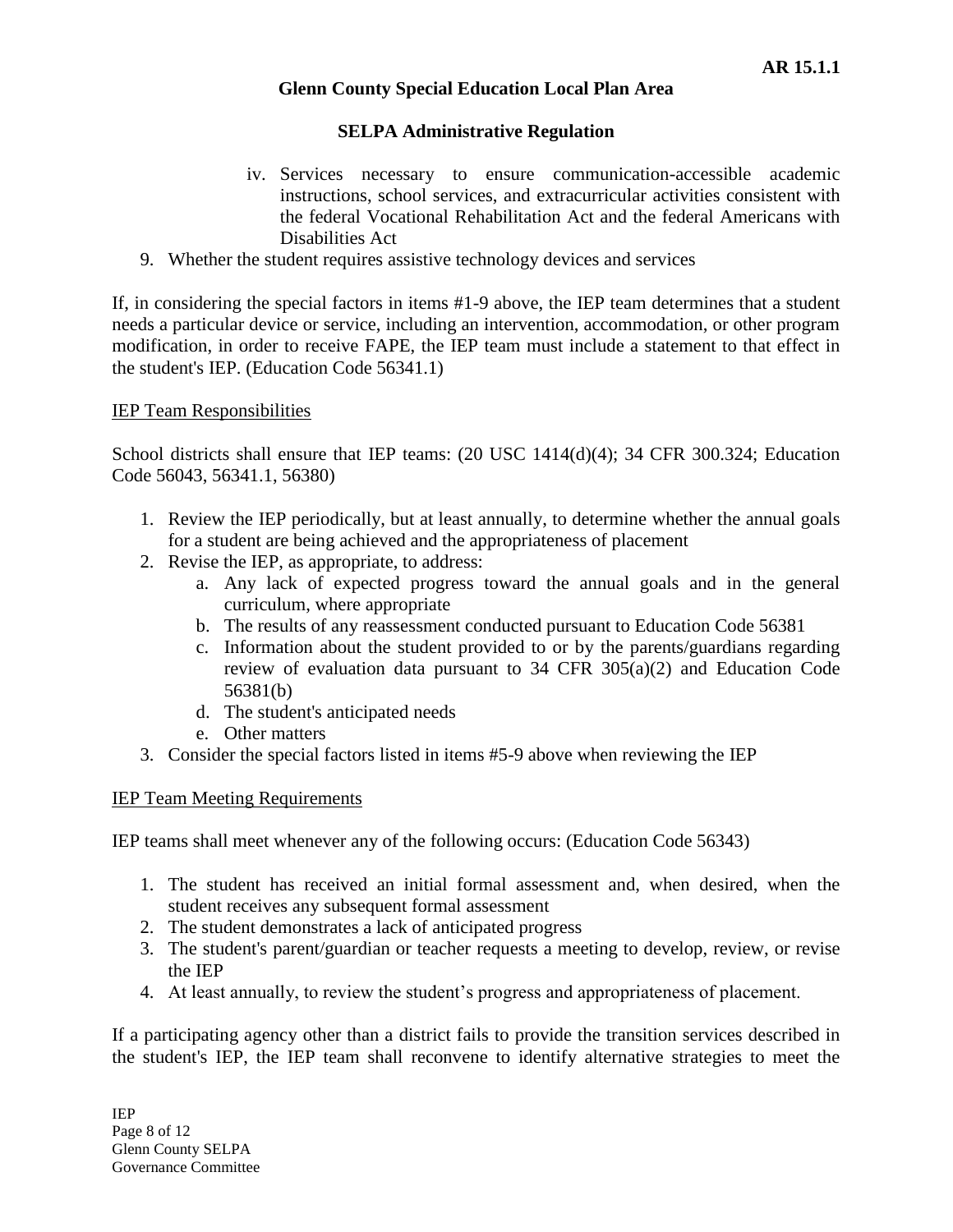### **SELPA Administrative Regulation**

transition service objectives set out for the student in the IEP. (20 USC 1414(d); 34 CFR 300.324; Education Code 56345.1)

To the extent possible, school districts shall encourage the consolidation of reassessment meetings and other IEP team meetings for a student. (20 USC 1414(d)(3)(A); 34 CFR 300.324)

#### General Education Participation

As a member of the IEP team, the general education teacher shall, to the extent appropriate, participate in the development, review, and revision of the student's IEP, including assisting in the determination of: (20 USC 1414(d)(3)(C); 34 CFR 300.324; Education Code 56341)

- 1. Appropriate positive behavioral interventions and supports and other strategies for the student
- 2. Supplementary aids and services, program modifications, and supports for school personnel that will be provided for the student, consistent with 34 CFR 300.320

### Confidential Student Input

Students shall be allowed to provide confidential input to any representative of his/her IEP team. (Education Code 56341.5)

#### IEP Amendments without an IEP Meeting

When a change is necessary to a student's IEP after the annual IEP team meeting for the school year has been held, the parent/guardian and district may agree not to convene an IEP team meeting for the purpose of making the change and instead may develop a written document to amend or modify the student's current IEP. The IEP team shall be informed of any such changes. Upon request, a district shall provide the parent/guardian with a revised copy of the IEP with the incorporated amendments. (20 USC 1414(d)(3)(D); 34 CFR 300.324)

#### Non-public School and Residential Placement Requirements

If a student with disabilities residing in a licensed children's institution or foster family home has been placed by the district in a non-public, non-sectarian school, the district shall conduct an annual evaluation as part of the IEP process of whether the placement is the least restrictive environment that is appropriate to meet the student's needs. (Education Code 56157)

When an IEP calls for a residential placement as a result of a review by an expanded IEP team, the IEP shall include a provision for a review, at least every six months, by the full IEP team of all of the following: (Education Code 56043)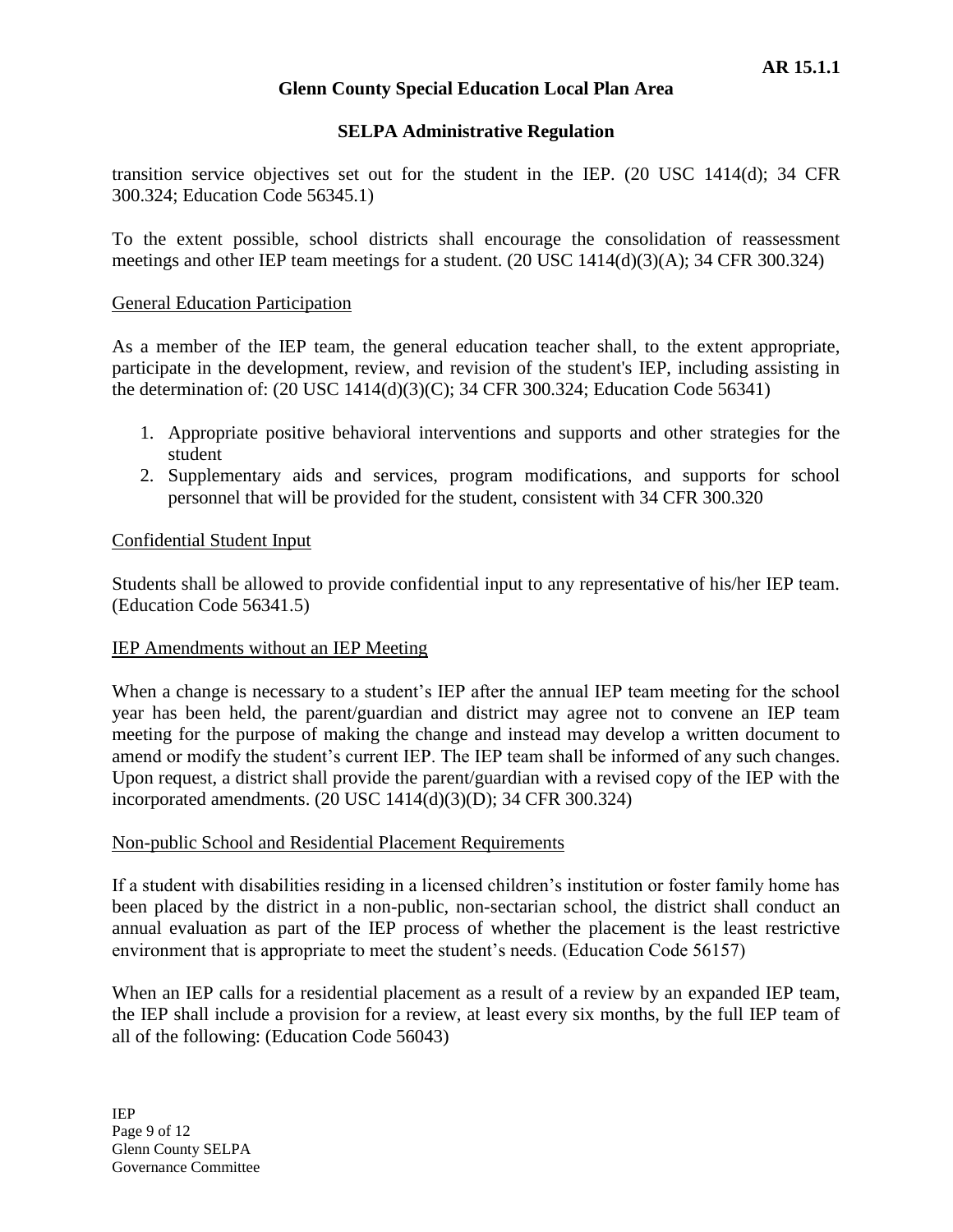### **SELPA Administrative Regulation**

- 1. The case progress
- 2. The continuing need for out-of-home placement
- 3. The extent of compliance with the IEP
- 4. Progress toward alleviating the need for out-of-home care

The district or residence for the student maintains responsibility for ensuring that the program provided by the non-public, non-sectarian school complies with state and federal statutes. (EC 56383)

#### Timelines for the IEP and for the Provision of Services

At the beginning of each school year, school districts shall have an IEP in effect for each student with a disability within district jurisdiction. (34 CFR 300.323; Education Code 56344)

School districts shall ensure that a meeting to develop an initial IEP is conducted within 30 days of a determination that a student needs special education and related services. Districts shall also ensure that, as soon as possible following development of the IEP, special education and related services are made available to the student in accordance with his/her IEP. (34 CFR 300.323; Education Code 56344)

An IEP required as a result of an assessment of the student shall be developed within 60 days (not counting days between the student's regular school sessions, terms or days of school vacation in excess of five school days) from the date of receipt of the parent/guardian's written consent for assessment, unless the parent/guardian agrees, in writing, to an extension. (Education Code 56344)

However, an IEP required as a result of an assessment of a student shall be developed within 30 days after the commencement of the subsequent regular school year for a student for whom a referral has been made 30 days or less prior to the end of the regular school year. In the case of school vacations, the 60-day time limit shall recommence on the date that student's school days reconvene. (Education Code 56344)

When a parent/guardian requests an IEP team meeting to review the IEP, the team shall meet within 30 days of receiving the parent/guardian's written request, not counting days between the student's regular school sessions, terms, or days of school vacation in excess of five school days. If a parent/guardian makes an oral request, the district shall notify the parent/guardian of the need for a written request and the procedure for filing such a request. (Education Code 56043, 56343.5)

#### Provision of the IEP to Teachers and Service Providers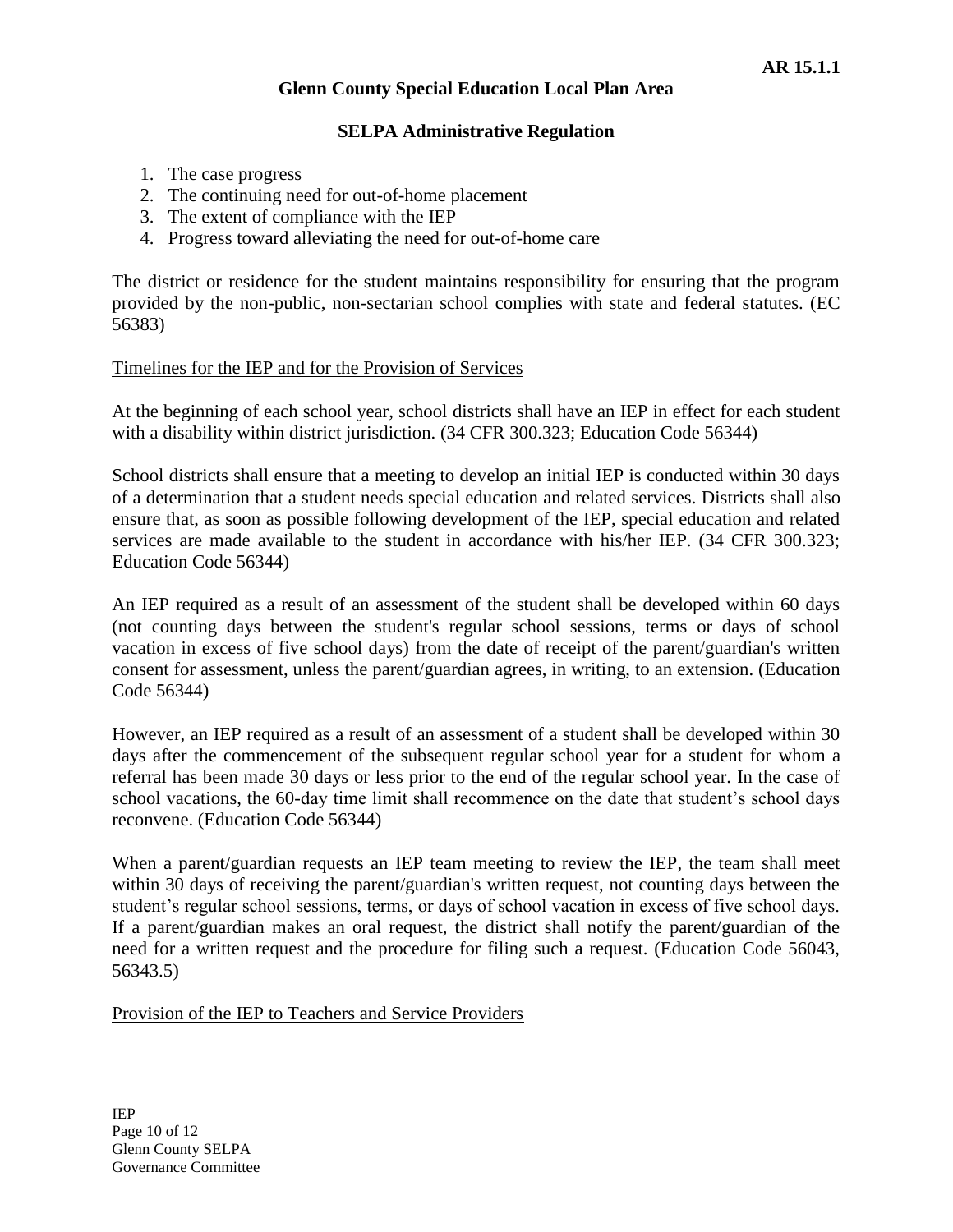### **SELPA Administrative Regulation**

School districts shall ensure that the student's IEP is accessible to each regular education teacher, special education teacher, related service provider, and any other service provider who is responsible for its implementation. School districts shall also ensure that such teachers and providers are informed of their specific responsibilities related to implementing the IEP and the specific accommodations, modifications, and supports that must be provided to the student in accordance with the IEP. (34 CFR 300.323)

#### Consent Requirements

School Districts shall make reasonable efforts to obtain informed consent from the parent for the *initial* provision of special education and related services pursuant to 20 USC 1414(a)(1). If the parent/guardian fails to respond or refuses to consent to the initiation of services, the district shall not provide the services by utilizing the due process hearing procedures pursuant to 20 USC 1415(f). If, at any time subsequent to the initial provision of special education and related services, the parent of a child revokes consent in writing for the continued provision of special education and related services, the district may not provide special education and related services to the child, but must provide prior written notice in accordance with 34 CFR 300.503 before ceasing the provision of special education and related services. The district may also not use the procedures including mediation procedures under 34 CFR 300.506 or the due process procedures under 34 CFR 300.507 through 300.516 in order to obtain an agreement or a ruling that the services may be provided to the child. If the parent/guardian does not consent to all of the components of the IEP, then those components to which the parent/guardian has consented shall be implemented so as not to delay providing instruction and services to the student. (Education Code 56346) If a district determines that a part of the proposed IEP to which the parent/guardian does not consent is necessary in order to provide the student FAPE, a due process hearing shall be initiated in accordance with 20 USC 1415(f). While the due process hearing is pending, the student shall remain in the current placement unless the parent/guardian and district agree otherwise. (Education Code 56346)

## Transfer Students

To facilitate a transfer student's transition, a receiving school district shall take reasonable steps to promptly obtain the records of a student with disabilities transferring into the district, including his/her IEP and the supporting documents related to the provision of special education services. (34 CFR 300.323; Education Code 56325)

If a student with disabilities transfers to a district during the school year from a district within the same SELPA, the receiving district shall continue, without delay, to provide services comparable to those described in the existing IEP, unless the student's parent/guardian and district agree to develop, adopt, and implement a new IEP that is consistent with state and federal law. (34 CFR 300.323; Education Code 56325)